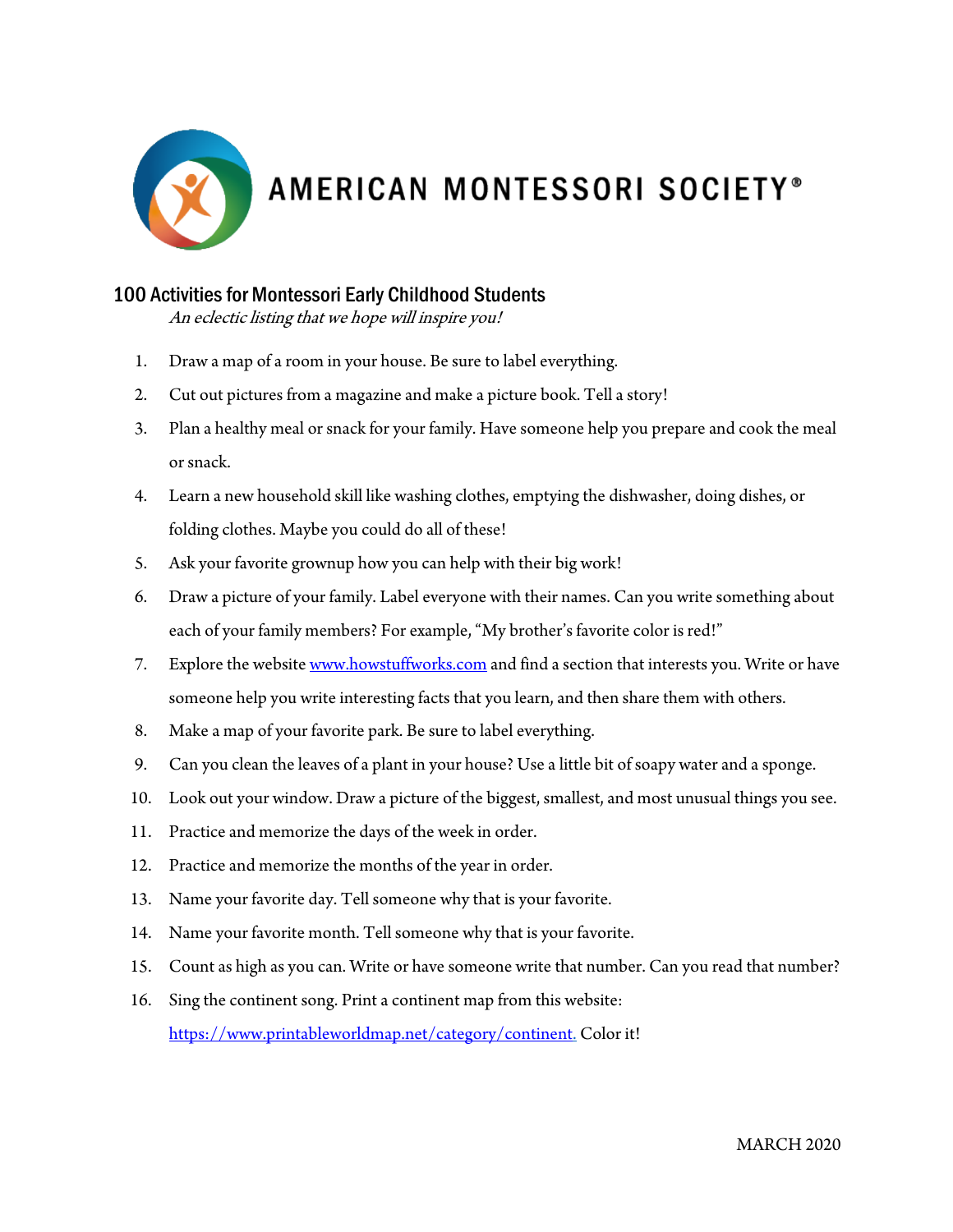- 17. Name all of the planets. Have someone help you look up your favorite planet. Write down or have someone write some interesting facts that you learn and share those facts with a family member.
- 18. Write an "I love you" letter to your friends and relatives.
- 19. Read a book or have someone read to you. Tell the basic idea and what you liked about it. Who are the characters? What is the setting?
- 20. Read or have someone read poetry or nursery rhymes. Memorize your favorite poem or nursery rhyme and recite it to your family.
- 21. Think of words that rhyme with: hat, car, ring, stop, man, dad, rock, pig, and lot. Can you write any of your rhyming words?
- 22. Practice telling stories. Think of a story that you know well and try to tell it in several different ways. For example, tell the story from a different point of view or in a different setting. Change the ending. Make it funny!
- 23. Watch a YouTube video on how something works. For example: https://www.youtube.com/watch?v=1VrdUYbHvyo this video shows you how glass is made. BEFORE watching the video, make a prediction on how you think the item is made. Then, watch the video and write or talk about the way the item is actually made. Were you close or did it surprise you?
- 24. Remember trick-or-treating? Make a bar graph of the different varieties of candy you received from your neighbors. For example, you might sort it out into categories such as chocolate, hard candy, and soft candy. Be creative! If you can't remember, make a bar graph that shows what you would LIKE to get next Halloween.
- 25. Learn how to cook a food that is generally made in the fall like pumpkin bread, applesauce, or sweet potatoes.
- 26. Talk to an adult about what fruits and vegetables are in season right now. Do you know how to cook with those foods?
- 27. Explore the website Adapted Mind and play some math games. https://www.adaptedmind.com/index.php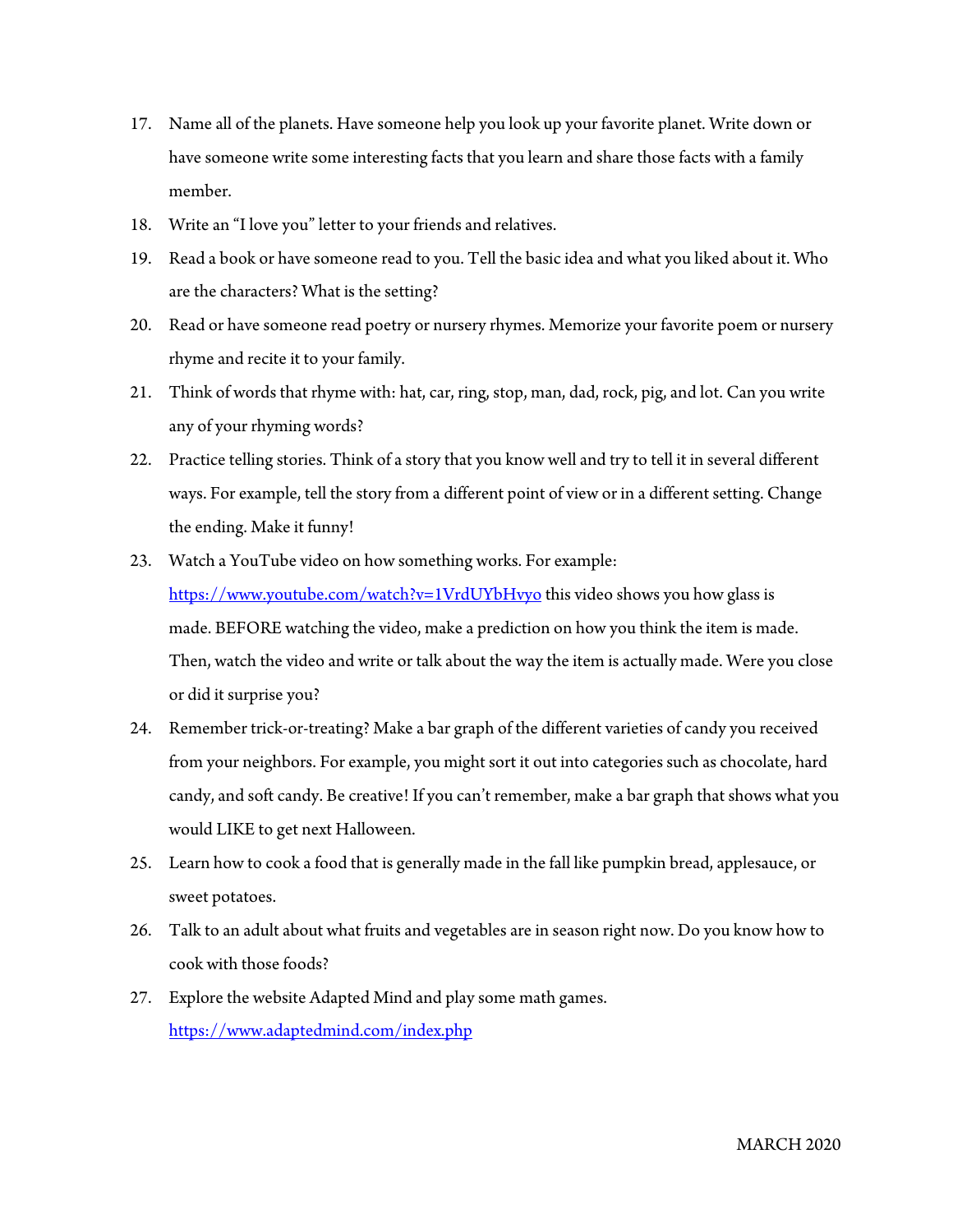- 28. October is National Popcorn Poppin' Month. If your family has popcorn kernels, measure out 1 tablespoon and estimate how many kernels are in it. Then count them and see how close you came. Help your family pop the corn and enjoy it!
- 29. Look through the store ads online. Choose 5 items to "pretend buy." How much money would need to buy each? Can you add the cost up?
- 30. Get a lesson on how to take pictures with your family camera or smartphone. Learn to use the different settings. Can you edit a photo?
- 31. Write a thank-you note to someone. For example, thank a grandparent for spending time with you, thank a brother or sister for helping you learn something, or thank a coach for helping you learn a sport. Do you know how to address it and put a stamp on it? Ask your parents to help you mail it.
- 32. Explore the website,  $\frac{https://teks.mathgames.com/}{https://teks.mathgames.com/}$  and try out some of the math games.
- 33. Learn the proper way to set the table. Set the table for dinner.
- 34. Make a list of 20 nouns and say them or write them. Remember a noun is a person, place, thing, or animal, such as brother, beach, basketball, or buffalo.
- 35. Make a list of 20 powerful verbs and say them or write them. Remember, a verb is an action, such as jump, dance, or play.
- 36. Make name cards for your family to use at dinner. Does everyone usually sit at the same spot?
- 37. Make a menu showing what your family is having for dinner. If you are able to, add some choices, such as water, juice, or milk for the beverages.
- 38. Use sticky notes to "label" a room. If you can't spell a word, it's okay. Do you best to use the sounds you know.
- 39. Find some objects to build with. How high can you go? Long? Wide?
- 40. November 14 was National Clean Out Your Refrigerator Day. Did you miss it? Help your family clean out your refrigerator.
- 41. Explore the website www.weather.com. Look up the weather forecast for your town. Compare the weather where you live with the weather in two other cities in other parts of the country or the world. Can you find a place that is much warmer than where you live? Much colder?
- 42. On New Year's Eve, many people make resolutions for the upcoming year. Write one resolution or tell someone a resolution you had. How can you plan to keep your resolution?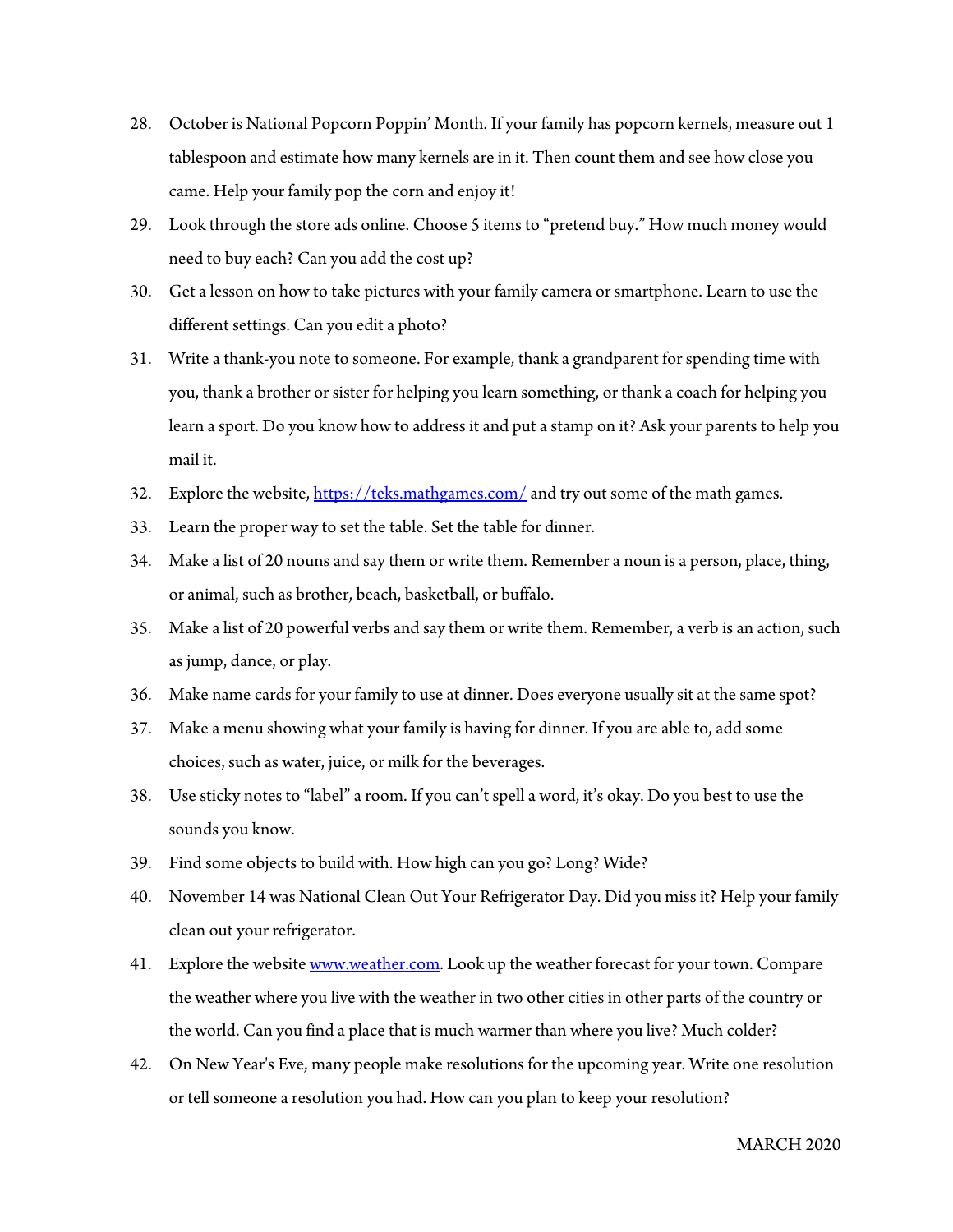- 43. Count down from 10 to 0. Now can you do it from 20? How about 50?
- 44. Start at 23 and count up. Start at 41 and count up. What about 56, 29, 48, 78, and 93?
- 45. With your parent's permission, call an aunt, uncle, cousin, or grandparent and chat.
- 46. Explore the website https://kids.nationalgeographic.com/. Read or have someone read through some of the news stories.
- 47. Learn how to make a friendship bracelet and make a bracelet for a friend.
- 48. Write a story that starts like this: "I was on my way to my best friend's house when…"
- 49. Write a story that starts like this: "It had been raining for an hour when…"
- 50. December 4 is National Cookie Day. Help an adult make cookies. You might even want to try a new recipe!
- 51. Did you get holiday or birthday gifts recently? Write thank you notes to people for gifts or for the gift of their time.
- 52. Have you heard of Martin Luther King, Jr. Day? Talk with someone in your family about one of your dreams, and write one thing or draw a picture of what you can do to help your dream come true.
- 53. Dust or polish an area in your house.
- 54. Make your bed today. You can do it all by yourself!
- 55. January 28th is National Blueberry Pancake Day. Research a recipe for blueberry pancakes and make breakfast for your family.
- 56. Make some sort of a sculpture or structure with clay, cotton balls, toothpicks, etc., and take a picture of it. Can you make something unlike anything you have ever made before?
- 57. January 24 is Compliment Day. Give 5 compliments to someone you love.
- 58. Learn a new crafting skill: knit, crochet, spin, weave, quilt, hook rugs, embroider, tie-dye, beadwork, paint, or sculpt.
- 59. Did you celebrate President's Day? Can you name a past president?
- 60. Choose a favorite book and create a book cover for it. Decorate it, write the title and author, and draw a picture. Try to make it different than the cover that the book already has.
- 61. Do you know about dental hygiene? Do you brush your teeth? Draw a picture of your teeth.
- 62. February is Children's Dental Health Month. Ask your parents to look at this website http://www.ada.org/2714.aspx#sheets for puzzles about healthy teeth.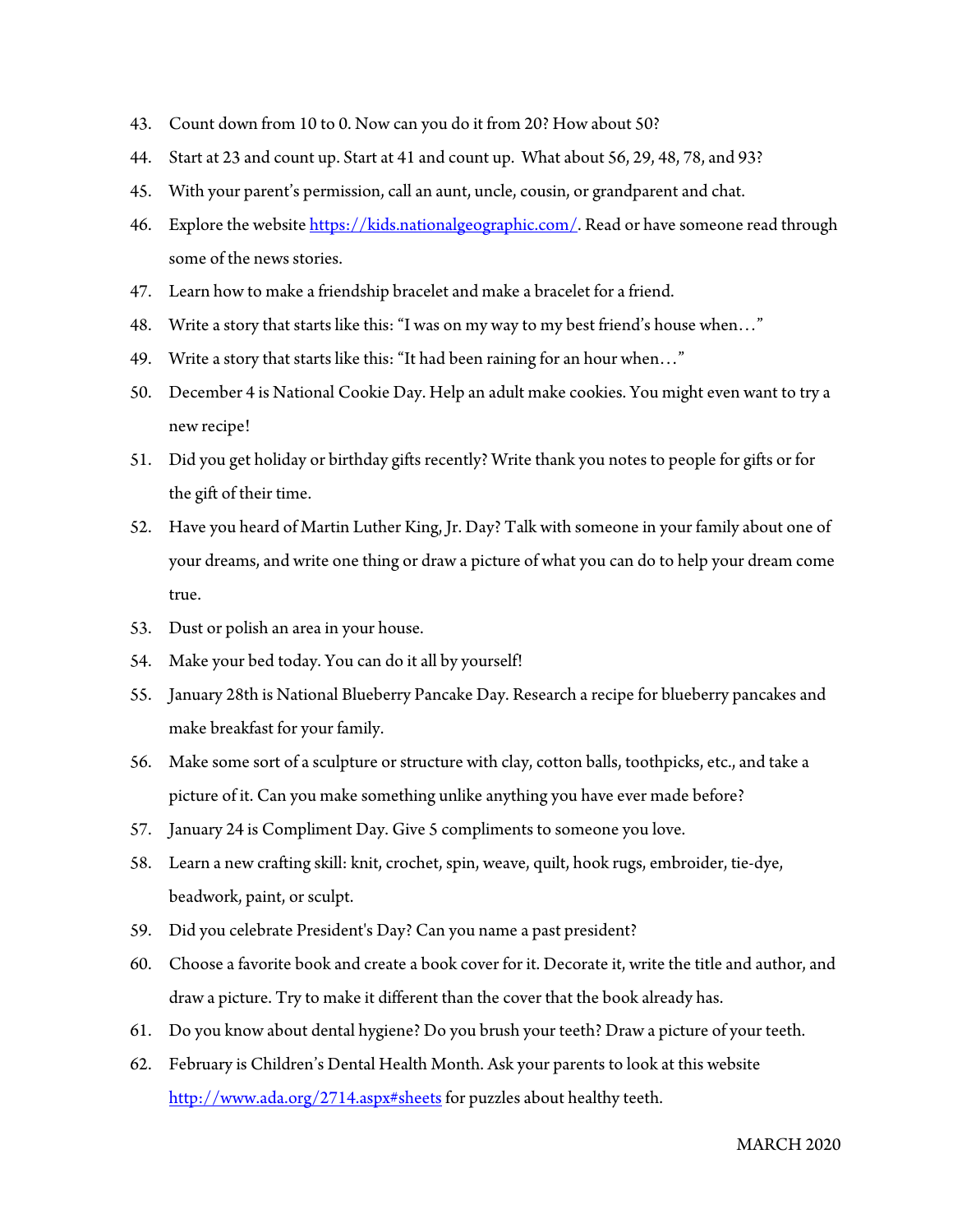- 63. Count all of the table legs in your house. Can you write that number? What if you had one more table? What would the number be? Can you make an addition problem to show that number sentence?
- 64. Practice tying your shoes.
- 65. Estimate (make a good guess about) the number of plates there are in your house. Write down your estimate and then count. Was your estimate close?
- 66. Did you know that every country has a unique flag? Visit this website: http://www.supercoloring.com/coloring-pages/countries-cultures/flags-of-the-world and choose your favorite flag, print it, and color it.
- 67. Prepare your own lunch or snack today.
- 68. What can you make with toothpicks? Visit this website for ideas: https://www.stemlittleexplorers.com/en/create-amazing-structures/
- 69. Research what types of flowers, fruits, and vegetables grow best in your state in April. Draw a picture of some of the flowers, fruits, and vegetables.
- 70. Have a conference with your parents about what you think you do well and what you think you need to practice more.
- 71. Johann Sebastian Bach was born on March 21, 1685. Listen to a piece of his music. Which piece did you listen to? How does it sound: happy, sad, or excited?
- 72. Earth Day is an annual event celebrated around the world on April 22nd to demonstrate support for environmental protection. Draw a picture that shows what you love about the earth.
- 73. We often hear "Reduce, Reuse, Recycle" when talking about the Earth. This week, find 3 ways that you can reduce, reuse, or recycle what you use.
- 74. Can you name all the coins? Sort a piggy bank or extra change from a parent. Can you put all the coins that are alike together?
- 75. The first week in May is Be Kind to Animals Week. Write a poem or story that expresses the importance of animals in your life.
- 76. What do you know about fractions? Look for fractions in your home and draw what they are and where you found them. Hint: Do you like pizza?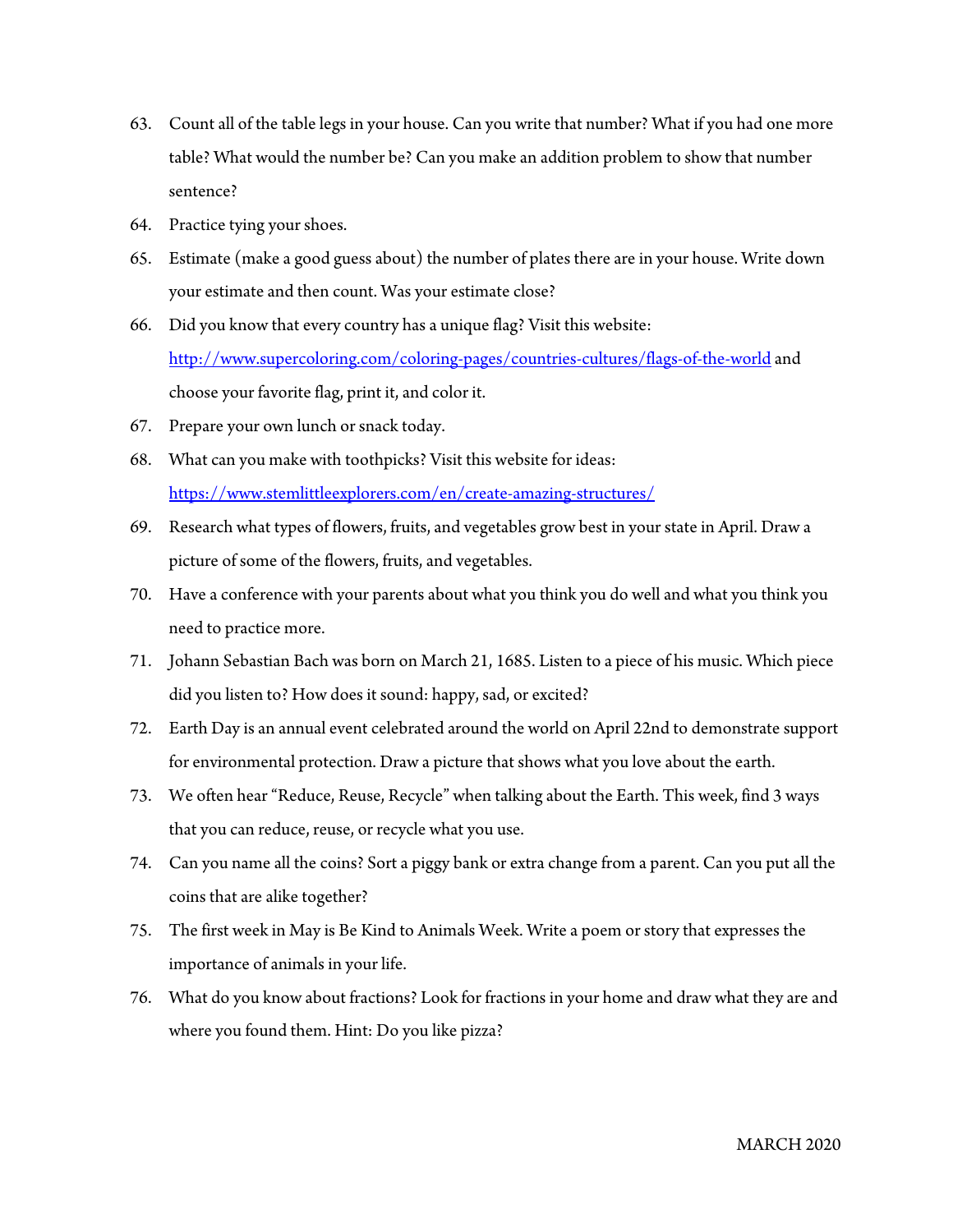- 77. Can you sort some objects? Ask a parent for some small objects (coins, beads, jewelry, and paperclips are some great ideas)! Can you sort them? Put all the objects that are the same together. Do any of the objects share characteristics?
- 78. May 16 is "Love a Tree Day." Draw a picture of a tree on your sidewalk or in your yard, neighborhood, or park near you. Can you label the trunk, branches, and leaves? Where are the roots?
- 79. Have you heard of the artist Piet Mondrian? He liked to use primary colors (red, blue, yellow). Using paint or food coloring (with a parent's permission), mix primary to see if you can make secondary colors (green, orange, purple). If you make a mess, make sure you clean it up!
- 80. Find shapes in your house: circles, squares, rectangles, and triangles. Can you draw them?
- 81. May is National Photograph Month. Work with a member of your family to put together a family collage using your favorite photographs.
- 82. Chinese New Year is the Chinese festival that celebrates the beginning of the new year on a traditional Chinese calendar. Count on your calendar how many days we have until the Chinese New Year.
- 83. Use a ruler to measure your foot. Can you trace your shoe or foot? Use a ruler to measure how long your foot is. Measure the foot of someone else in your family, too!
- 84. Help wash and prepare vegetables. Chop celery, peel potatoes, slice tomatoes, and more.
- 85. Interview an adult using 4 questions. Ask them: "Where did you live as a child?" "What school did you go to?" "What was your favorite food?" "What sports/activities did you do?" Draw a picture of this adult when they were little.
- 86. Make a calendar of your summer break. Include any classes or trips you are planning on taking, or activities you would like to do at home
- 87. Practice writing the numbers from 0 to 100.
- 88. Practice writing the alphabet. Can you write all the letters?
- 89. Write your name in rainbow colors! Can you write your last name, too? How about your middle name?
- 90. June is National Fresh Fruit and Vegetables Month. Try a new fruit or vegetable this week and tell someone what you thought of it. Did you like it? Draw the vegetable or fruit and make a smiley face or a sad face depending on if you liked it or not.